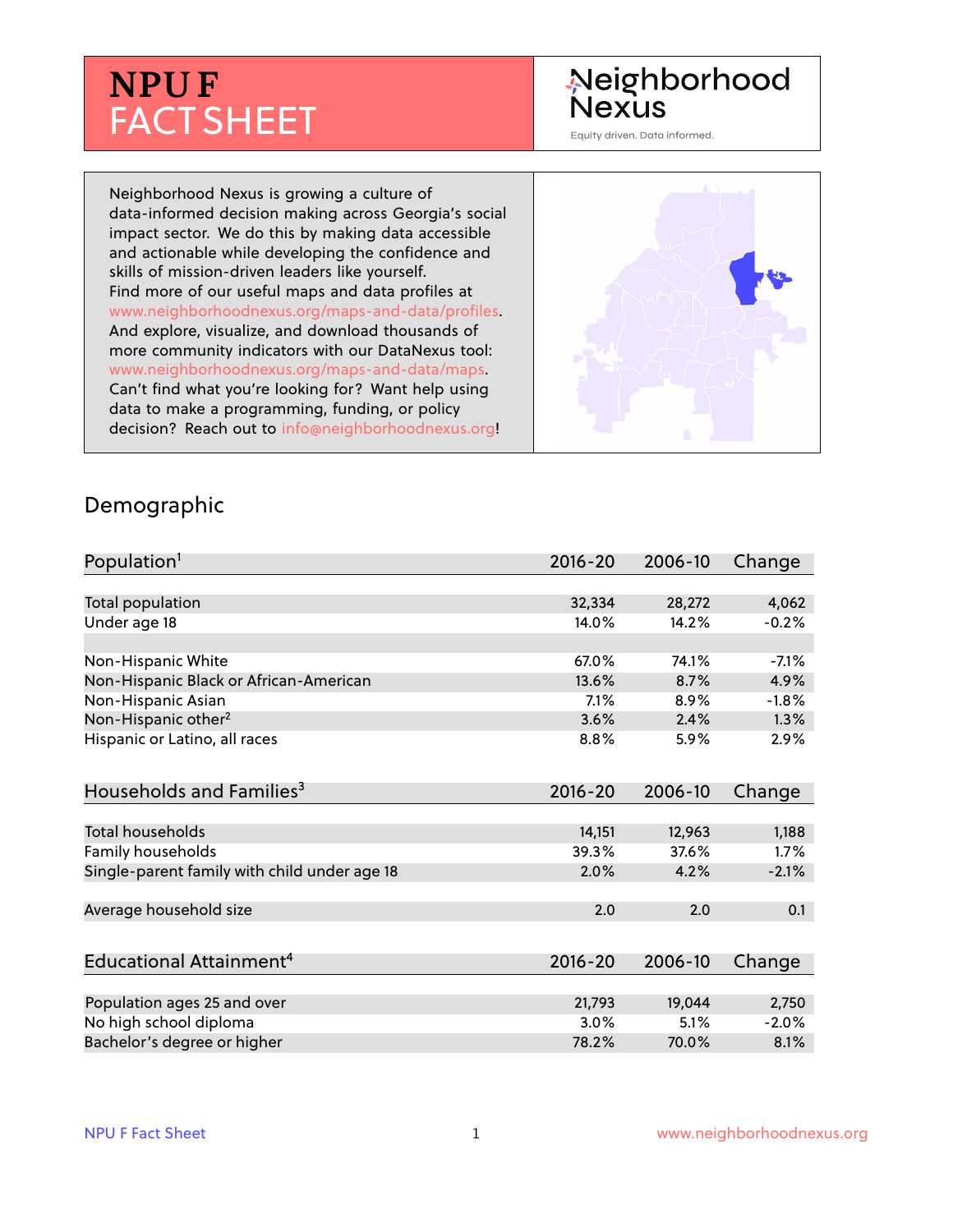## Change Measures, continued...

| Employment <sup>5</sup>                            | $2016 - 20$ | 2006-10  | Change   |
|----------------------------------------------------|-------------|----------|----------|
|                                                    |             |          |          |
| Total workers residing in NPU                      | 14,404      | 12,185   | 2,219    |
| Workers with earnings \$1250/month or less         | 10.8%       | 16.7%    | $-6.0%$  |
| Workers with earnings \$1251/month to \$3333/month | 15.9%       | 31.2%    | $-15.3%$ |
| Workers with earnings greater than \$3333/month    | 73.3%       | 52.1%    | 21.2%    |
| Total jobs located in NPU                          | 47,137      | 32,630   | 14,507   |
| Jobs with earnings \$1250/month or less            | 19.8%       | 25.9%    | $-6.1%$  |
| Jobs with earnings \$1251/month to \$3333/month    | 25.2%       | 40.3%    | $-15.1%$ |
| Jobs with earnings greater than \$3333/month       | 55.0%       | 33.8%    | 21.3%    |
|                                                    |             |          |          |
| Jobs/workers ratio                                 | 3.3         | 2.7      | 0.6      |
| Income and Poverty <sup>6</sup>                    | $2016 - 20$ | 2006-10  | Change   |
|                                                    |             |          |          |
| Median household income                            | \$94,030    | \$67,242 | \$26,788 |
|                                                    |             |          |          |
| Population for whom poverty status is determined   | 28,241      | 25,393   | 2,848    |
| Population below poverty                           | 12.2%       | 11.6%    | 0.6%     |
| Housing <sup>7</sup>                               | $2016 - 20$ | 2006-10  | Change   |
|                                                    |             |          |          |
| Total housing units                                | 15,520      | 14,722   | 797      |
| Occupied housing units                             | 91.2%       | 88.1%    | 3.1%     |
| Vacant housing units                               | 8.8%        | 11.9%    | $-3.1%$  |
| Occupied housing units                             | 14,151      | 12,963   | 1,188    |
| Owner occupied housing units                       | 46.2%       | 48.6%    | $-2.4%$  |
| Renter occupied housing units                      | 53.8%       | 51.4%    | 2.4%     |
|                                                    |             |          |          |
| Access to a Vehicle <sup>8</sup>                   | $2016 - 20$ | 2006-10  | Change   |
|                                                    |             |          |          |
| Occupied housing units                             | 14,151      | 12,963   | 1,188    |
| No vehicle available                               | 6.4%        | 10.3%    | $-4.0%$  |
|                                                    |             |          |          |
| Crime Rates, per 10,000 Population <sup>9</sup>    | 2017-21     | 2012-16  | Change   |
|                                                    |             |          |          |
| All Part I crimes                                  | 319.3       | 336.7    | $-17.5$  |
| Violent crime                                      | 23.9        | 29.2     | $-5.4$   |
| Murder                                             | 0.9         | 0.5      | 0.4      |
| Robbery                                            | 9.3         | 16.2     | $-6.9$   |
| Aggravated assault                                 | 13.7        | 12.5     | 1.2      |
| Property crime                                     | 295.4       | 307.5    | $-12.1$  |
| <b>Burglary</b>                                    | 38.3        | 51.2     | $-12.9$  |
| Larceny                                            | 220.8       | 219.5    | 1.3      |
| Vehicle theft                                      | 36.3        | 36.8     | $-0.5$   |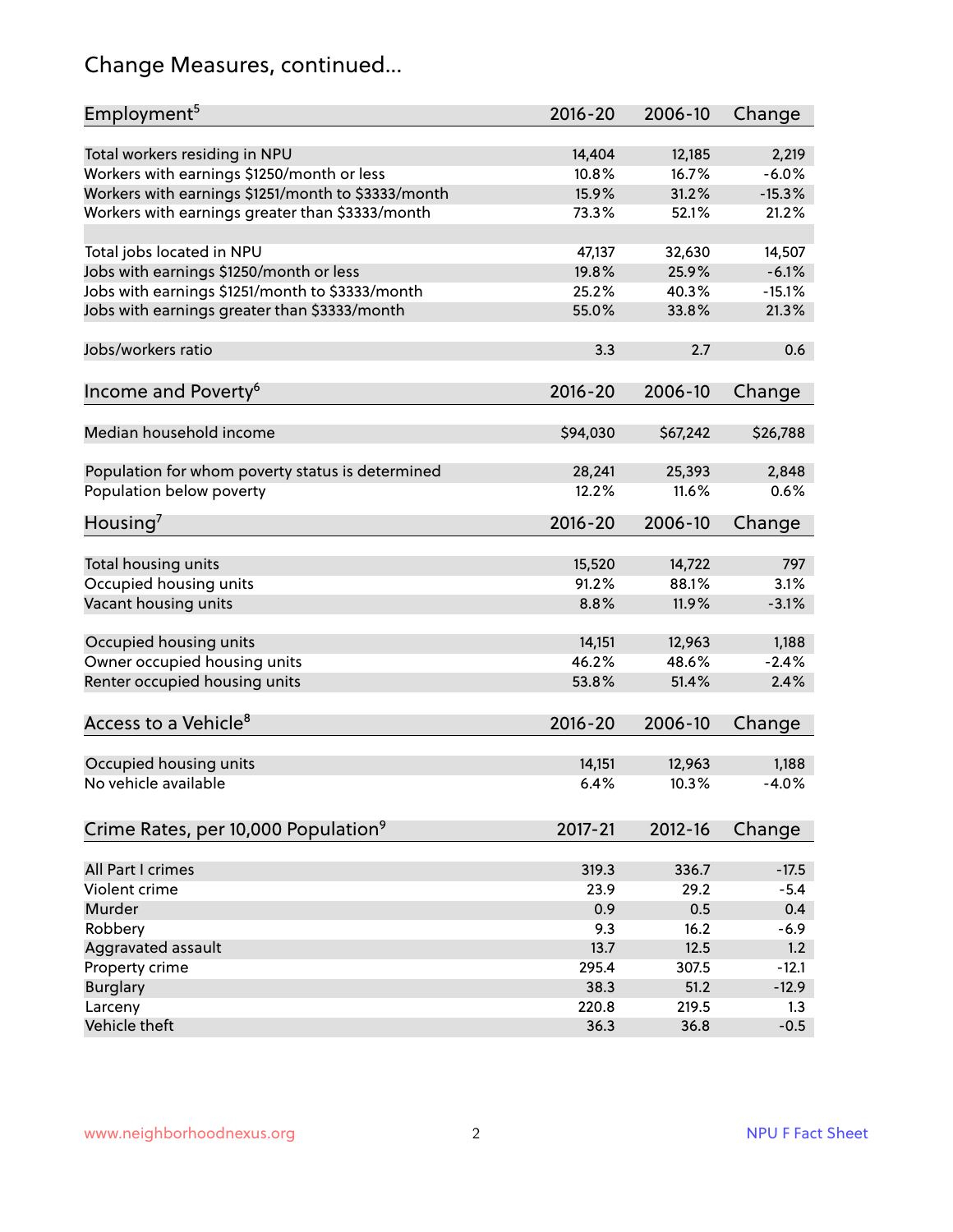## Current Data: Demographic

| Sex and Age, 2016-20 <sup>10</sup>                    | Estimate        | Margin of Error |
|-------------------------------------------------------|-----------------|-----------------|
| Total population                                      | 32,334          | $\pm$ 1,788     |
| Male                                                  | 52.0%           | $\pm1.8\%$      |
| Female                                                | 48.0%           | $\pm 2.5\%$     |
| Under 5 years                                         | 3.8%            | $\pm$ 0.8%      |
| 5 to 9 years                                          | 4.0%            | $\pm$ 0.7%      |
| 10 to 14 years                                        | 4.3%            | $\pm$ 0.8%      |
| 15 to 19 years                                        | 8.1%            | $\pm 1.3\%$     |
| 20 to 24 years                                        | 12.4%           | $\pm1.8\%$      |
| 25 to 34 years                                        | 22.4%           | $\pm 2.2\%$     |
| 35 to 44 years                                        | 14.6%           | $\pm 1.6\%$     |
| 45 to 54 years                                        | 11.8%           | $\pm1.8\%$      |
| 55 to 59 years                                        | 5.4%            | $\pm$ 0.8%      |
| 60 to 64 years                                        | 4.0%            | $\pm 1.2\%$     |
| 65 to 74 years                                        | 5.7%            | $\pm 1.3\%$     |
| 75 to 84 years                                        | 2.3%            | $\pm 1.1\%$     |
| 85 years and over                                     | 1.1%            | $\pm$ 0.4%      |
| Median age (years)                                    | 32.4            | $\pm$ 0.4       |
| Race and Ethnicity, 2016-20 <sup>11</sup>             | <b>Estimate</b> | Margin of Error |
| Total population                                      | 32,334          | $\pm$ 1,788     |
| Hispanic or Latino (of any race)                      | 8.8%            | $\pm 1.9\%$     |
| Not Hispanic or Latino                                | 91.2%           | $\pm 1.5\%$     |
| White alone                                           | 67.0%           | ±2.4%           |
| Black or African American alone                       | 13.6%           | $\pm 2.6\%$     |
| American Indian and Alaska Native alone               | 0.1%            | $\pm$ 0.2%      |
| Asian alone                                           | 7.1%            | $\pm 1.3\%$     |
| Native Hawaiian and other Pacific Islander alone      | 0.1%            | $\pm$ 0.2%      |
| Some other race alone                                 | 0.0%            | $\pm$ 0.2%      |
| Two or more races                                     | 3.5%            | $\pm 1.1\%$     |
| U.S. Citizenship Status, 2016-20 <sup>12</sup>        | <b>Estimate</b> | Margin of Error |
| Foreign-born population                               | 4,057           | $\pm 648$       |
| Naturalized U.S. citizen                              | 47.8%           | $\pm$ 7.9%      |
| Not a U.S. citizen                                    | 52.2%           | $\pm$ 8.2%      |
| Citizen, Voting Age Population, 2016-20 <sup>13</sup> | Estimate        | Margin of Error |
| Citizen, 18 and over population                       | 25,888          | $\pm$ 1,542     |
| Male                                                  | 52.7%           | $\pm 2.6\%$     |
| Female                                                | 47.3%           | $\pm$ 3.3%      |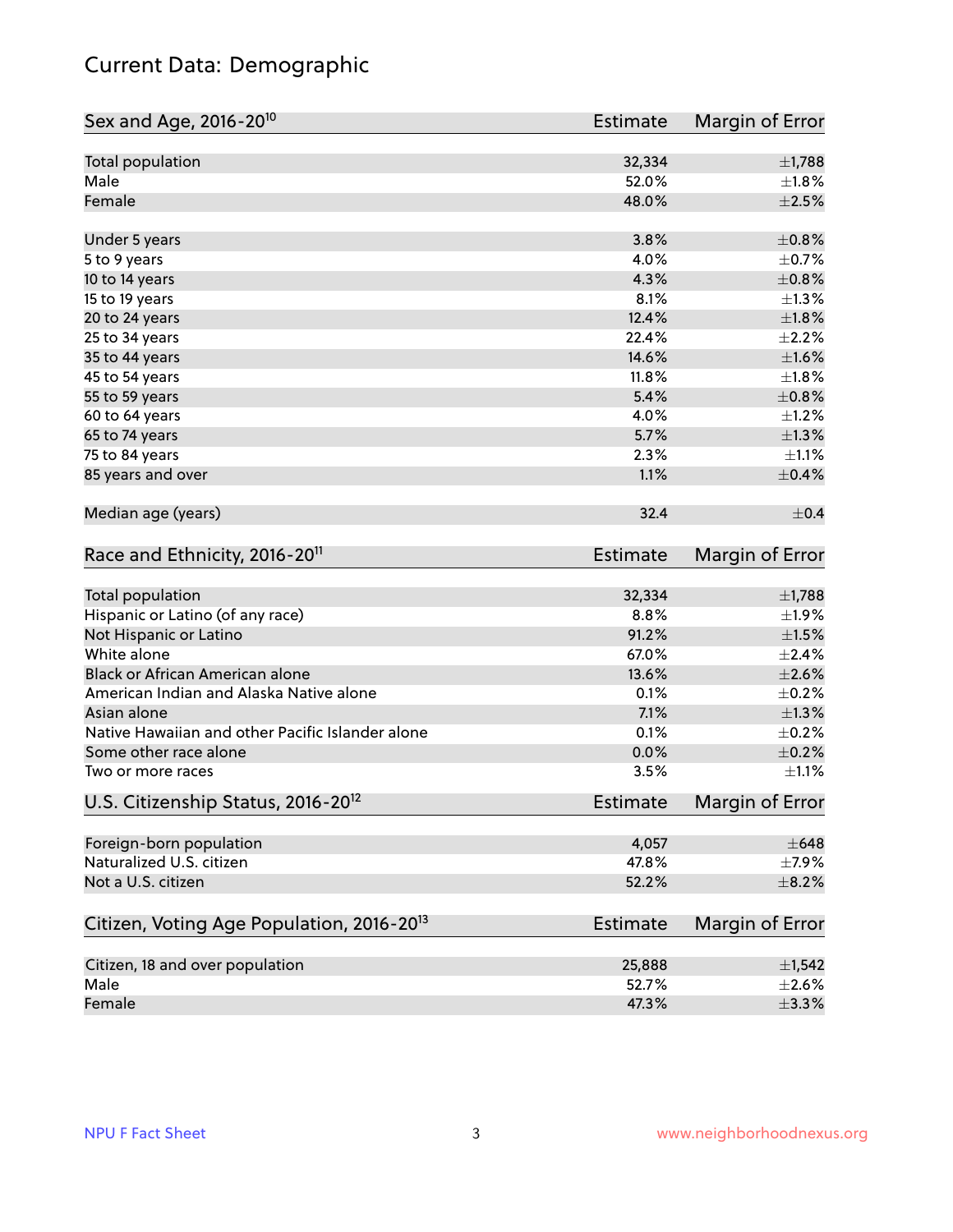#### Current Data: Economic

| Income, 2016-20 <sup>14</sup>                                     | <b>Estimate</b> | Margin of Error |
|-------------------------------------------------------------------|-----------------|-----------------|
| All households                                                    | 14,151          | $\pm$ 874       |
| Less than \$10,000                                                | 6.5%            | $\pm 2.5\%$     |
| \$10,000 to \$14,999                                              | 2.4%            | $\pm1.7\%$      |
| \$15,000 to \$24,999                                              | 5.6%            | $\pm 2.4\%$     |
| \$25,000 to \$34,999                                              | 4.8%            | $\pm 1.5\%$     |
| \$35,000 to \$49,999                                              | 7.2%            | ±1.9%           |
| \$50,000 to \$74,999                                              | 15.7%           | $\pm 2.6\%$     |
| \$75,000 to \$99,999                                              | 10.3%           | $\pm 2.0\%$     |
| \$100,000 to \$149,999                                            | 16.3%           | $\pm$ 3.4%      |
| \$150,000 to \$199,999                                            | 9.0%            | $\pm 2.5\%$     |
| \$200,000 or more                                                 | 22.2%           | ±1.6%           |
| Median household income (dollars)                                 | \$94,030        | ±4,053          |
| Mean household income (dollars)                                   | \$153,679       | ±9,609          |
| Households with earnings                                          | 85.3%           | $\pm$ 7.4%      |
| Mean earnings (dollars)                                           | \$157,250       | ±10,461         |
| Households with Social Security                                   | 16.2%           | $\pm$ 3.3%      |
| Mean Social Security income (dollars)                             | \$18,788        | $\pm$ 5,219     |
| Households with retirement income                                 | 12.7%           | $\pm$ 3.5%      |
| Mean retirement income (dollars)                                  | \$55,572        | ±14,474         |
| Households with Supplemental Security Income                      | 3.9%            | $\pm 2.5\%$     |
| Mean Supplemental Security Income (dollars)                       | \$3,622         | ±1,281          |
| Households with cash public assistance income                     | 0.4%            | $\pm$ 0.5%      |
| Mean cash public assistance income (dollars)                      | \$0             | $\pm 0$         |
| Households with Food Stamp/SNAP benefits in the past 12<br>months | 4.7%            | $\pm 2.4\%$     |
| Family households                                                 | 5,564           | $\pm$ 566       |
| Less than \$10,000                                                | 2.7%            | $\pm 1.2\%$     |
| \$10,000 to \$14,999                                              | 0.2%            | $\pm$ 0.8%      |
| \$15,000 to \$24,999                                              | 1.5%            | $\pm$ 1.4%      |
| \$25,000 to \$34,999                                              | 2.8%            | $\pm 2.4\%$     |
| \$35,000 to \$49,999                                              | 2.5%            | ±1.9%           |
| \$50,000 to \$74,999                                              | 6.0%            | ±3.3%           |
| \$75,000 to \$99,999                                              | 5.3%            | ±1.9%           |
| \$100,000 to \$149,999                                            | 21.3%           | $\pm$ 7.0%      |
| \$150,000 to \$199,999                                            | 15.1%           | $\pm$ 4.7%      |
| \$200,000 or more                                                 | 42.8%           | $\pm 2.0\%$     |
| Median family income (dollars)                                    | \$176,084       | ±8,821          |
| Mean family income (dollars)                                      | \$249,709       | ±21,547         |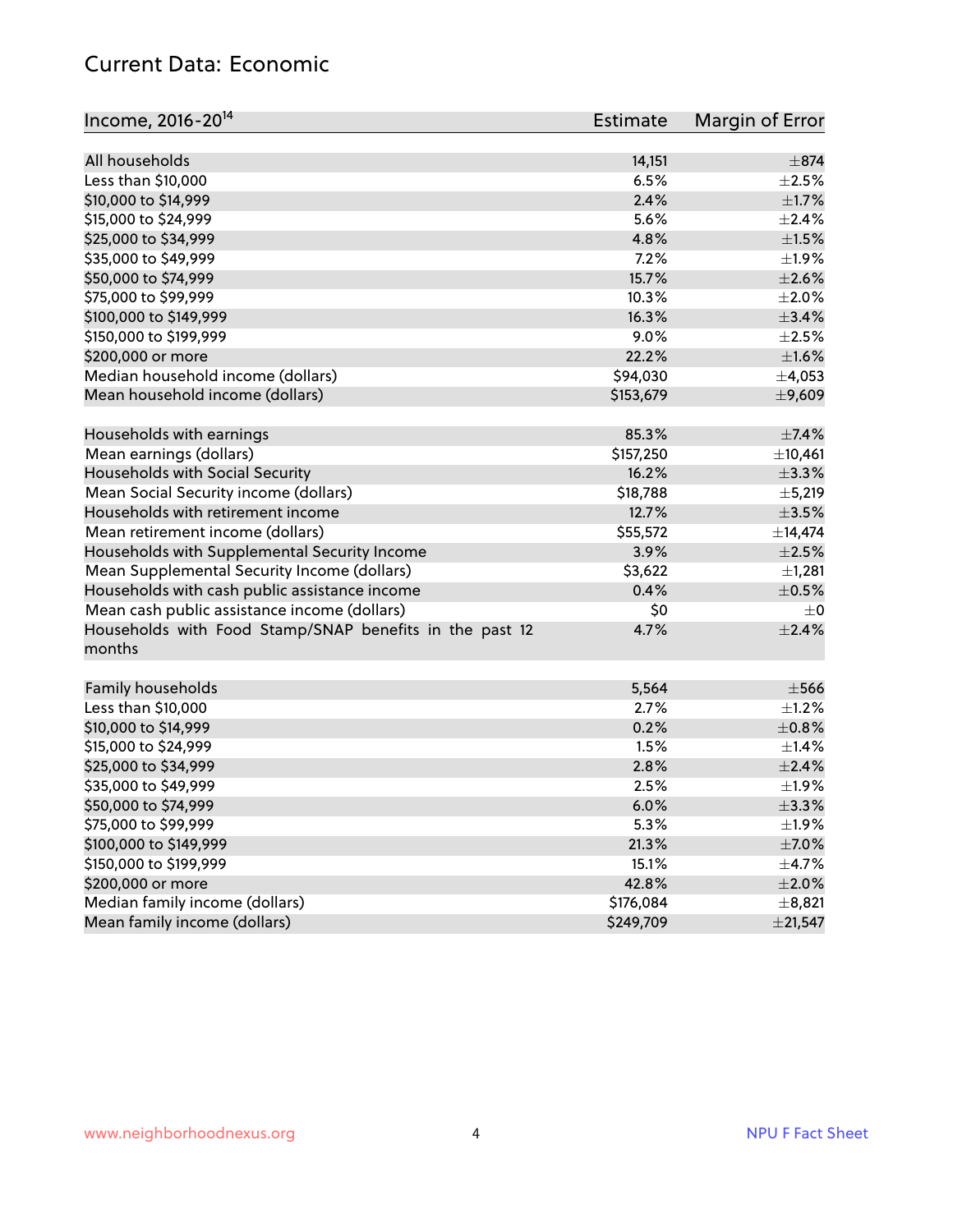## Current Data: Economic, continued...

| Income, 2016-20, continued <sup>15</sup>                                                   | <b>Estimate</b> | Margin of Error        |
|--------------------------------------------------------------------------------------------|-----------------|------------------------|
|                                                                                            |                 |                        |
| Nonfamily households                                                                       | 8,587           | $\pm 751$              |
| Median nonfamily income (dollars)                                                          | \$63,878        | ±2,408                 |
| Mean nonfamily income (dollars)                                                            | \$90,131        | ±7,062                 |
| Median earnings for workers (dollars)                                                      | \$57,600        | ±1,865                 |
| Median earnings for male full-time, year-round workers<br>(dollars)                        | \$86,894        | ±4,000                 |
| Median earnings for female full-time, year-round workers<br>(dollars)                      | \$72,963        | $\pm$ 4,182            |
| Per capita income (dollars)                                                                | \$68,835        | ±4,602                 |
| Families Below Poverty Level, 2016-20 <sup>16</sup>                                        | <b>Estimate</b> | <b>Margin of Error</b> |
|                                                                                            |                 |                        |
| <b>All Families</b>                                                                        | 5,564           | $\pm$ 566              |
| Percent below poverty                                                                      | 3.4%            | ±1.2%                  |
| Families with related children under 18 years                                              | 2,377           | $\pm 265$              |
| Percent below poverty                                                                      | 6.7%            | $\pm$ 4.0%             |
| Families with related children under 5 years only                                          | 521             | $\pm$ 176              |
| Percent below poverty                                                                      | 0.4%            | ±16.4%                 |
| Married couple families                                                                    | 4,552           | $\pm$ 436              |
| Percent below poverty                                                                      | 0.8%            | $\pm 1.1\%$            |
| Married couple families with related children under 18 years                               | 1,887           | $\pm 211$              |
| Percent below poverty                                                                      | 0.4%            | $\pm 2.5\%$            |
| Married couple families with related children under 5 years                                | 477             | $\pm$ 141              |
| Percent below poverty                                                                      | $0.0\%$         | ±10.3%                 |
|                                                                                            |                 |                        |
| Families with female householder, no spouse present                                        | 808             | $\pm$ 374              |
| Percent below poverty                                                                      | 18.9%           | ±12.1%                 |
| Families with female householder, no spouse present with                                   | 404             | $\pm$ 138              |
| related children under 18 years                                                            |                 |                        |
| Percent below poverty                                                                      | 37.8%           | ±10.6%                 |
| Families with female householder, no spouse present with<br>related children under 5 years | 28              | $\pm$ 75               |
| Percent below poverty                                                                      | 7.4%            | ±178.8%                |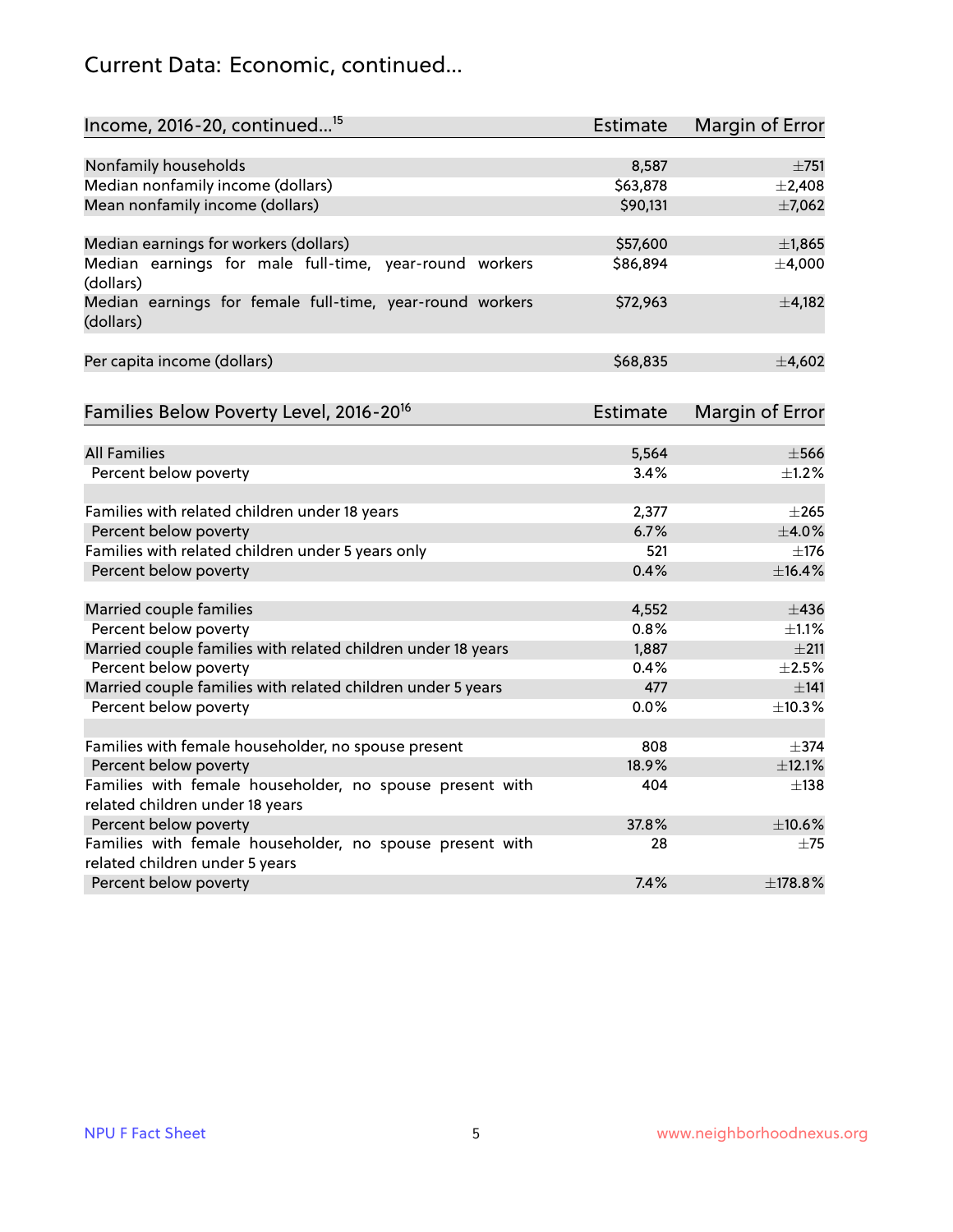## Current Data: Economic, continued...

| People Below Poverty Level, 2016-20 <sup>17</sup> | Estimate | Margin of Error |
|---------------------------------------------------|----------|-----------------|
|                                                   |          |                 |
| Total population                                  | 28,241   | $\pm$ 1,642     |
| Percent below poverty                             | 12.2%    | $\pm 2.5\%$     |
| Population under 18 years                         | 4.304    | $\pm$ 477       |
| Percent below poverty                             | 10.3%    | $\pm$ 4.7%      |
| Population 18 years and over                      | 23,936   | ±1,454          |
| Percent below poverty                             | 12.6%    | $\pm$ 3.1%      |
| Population 18 to 64 years                         | 21,076   | ±1,345          |
| Percent below poverty                             | 12.2%    | $\pm$ 3.1%      |
| Population 65 years and over                      | 2,860    | $\pm$ 554       |
| Percent below poverty                             | 15.0%    | $\pm$ 11.5%     |

| Poverty by Race/Ethnicity, 2016-20 <sup>18</sup> | Estimate | Margin of Error |
|--------------------------------------------------|----------|-----------------|
|                                                  |          |                 |
| Non-Hispanic White population                    | 19,999   | $\pm$ 1,396     |
| Percent below poverty                            | 8.3%     | $\pm 2.9\%$     |
| <b>Black population</b>                          | 3,468    | $\pm$ 854       |
| Percent below poverty                            | 24.0%    | ±9.8%           |
| Asian population                                 | 1,610    | $\pm$ 388       |
| Percent below poverty                            | 30.1%    | $\pm$ 12.3%     |
| Hispanic or Latino population                    | 2,344    | $\pm$ 545       |
| Percent below poverty                            | 18.9%    | $\pm$ 5.6%      |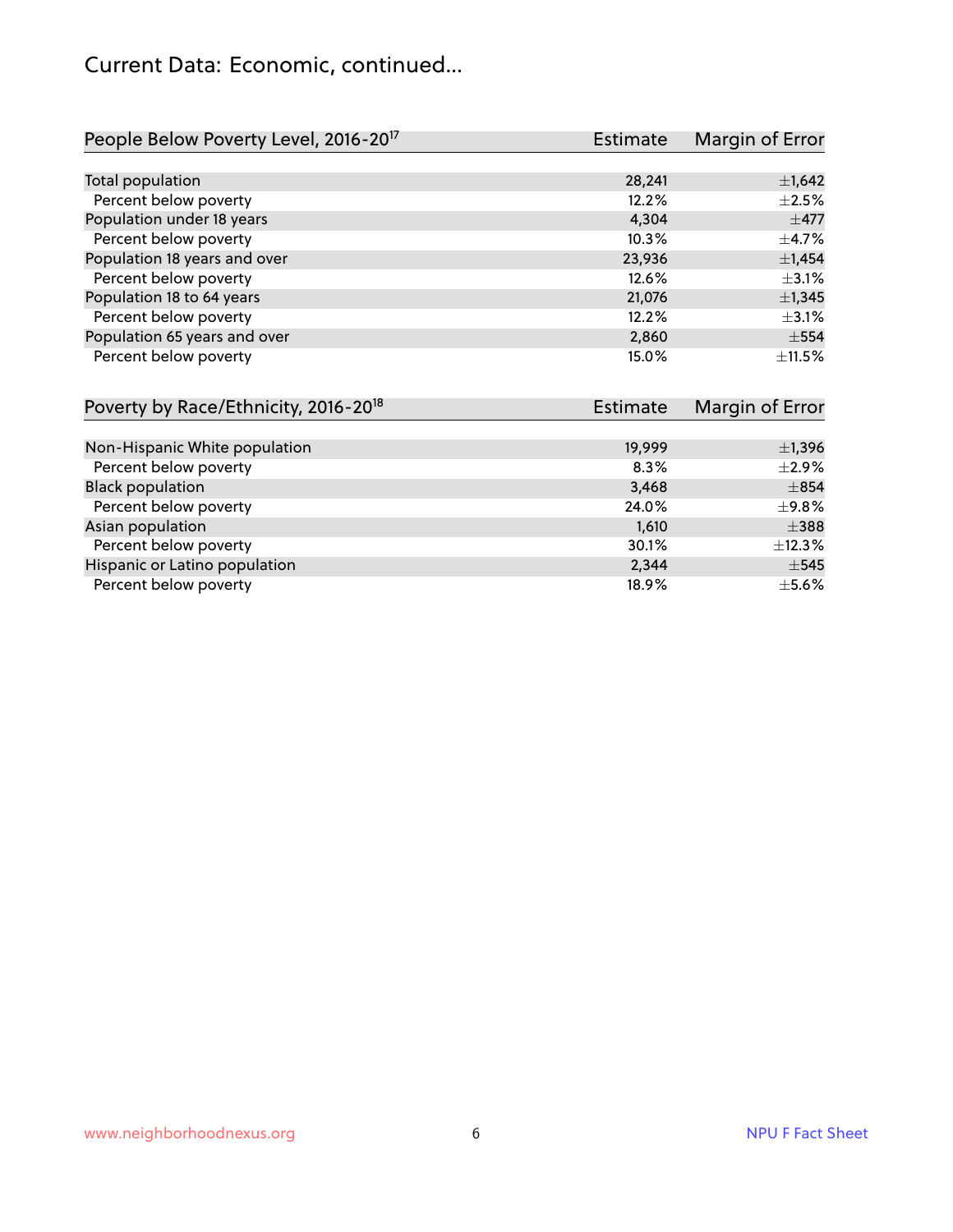## Current Data: Employment

| Employment Status, 2016-20 <sup>19</sup>                      | Estimate        | Margin of Error |
|---------------------------------------------------------------|-----------------|-----------------|
|                                                               |                 |                 |
| Population 16 years and over                                  | 28,188          | $\pm$ 1,732     |
| In labor force                                                | 69.2%           | $\pm$ 5.9%      |
| Civilian labor force                                          | 69.2%           | $\pm$ 5.9%      |
| Employed                                                      | 66.1%           | $\pm$ 5.6%      |
| Unemployed                                                    | 3.1%            | $\pm1.5\%$      |
| <b>Armed Forces</b>                                           | 0.0%            | $\pm 0.8\%$     |
| Not in labor force                                            | 30.8%           | $\pm$ 3.2%      |
| Civilian labor force                                          | 19,511          | $\pm$ 1,158     |
| <b>Unemployment Rate</b>                                      | 4.5%            | $\pm 2.1\%$     |
|                                                               |                 |                 |
| Females 16 years and over                                     | 13,412          | $\pm$ 1,107     |
| In labor force                                                | 64.4%           | $\pm1.8\%$      |
| Civilian labor force                                          | 64.4%           | $\pm1.8\%$      |
| Employed                                                      | 61.2%           | $\pm 1.0\%$     |
|                                                               | 1,440           | $\pm 260$       |
| Own children of the householder under 6 years                 |                 |                 |
| All parents in family in labor force                          | 83.1%           | $\pm$ 9.5%      |
| Own children of the householder 6 to 17 years                 | 2,782           | $\pm 400$       |
| All parents in family in labor force                          | 64.4%           | $\pm$ 8.8%      |
|                                                               |                 |                 |
| Industry, 2016-20 <sup>20</sup>                               | <b>Estimate</b> | Margin of Error |
| Civilian employed population 16 years and over                | 18,626          | ±1,100          |
| Agriculture, forestry, fishing and hunting, and mining        | 0.1%            | $\pm$ 0.4%      |
| Construction                                                  | 1.9%            | $\pm 1.2\%$     |
| Manufacturing                                                 | 5.9%            | $\pm 1.5\%$     |
| Wholesale trade                                               | 2.2%            | $\pm$ 0.8%      |
| Retail trade                                                  | 6.4%            | $\pm 1.6\%$     |
| Transportation and warehousing, and utilities                 | 3.3%            | $\pm1.0\%$      |
| Information                                                   | 4.4%            | $\pm 1.1\%$     |
| Finance and insurance, and real estate and rental and leasing | 8.5%            | ±1.6%           |
| Professional, scientific, and management, and administrative  | 24.3%           | $\pm 2.8\%$     |
| and waste management services                                 |                 |                 |
| Educational services, and health care and social assistance   | 25.3%           | $\pm 2.5\%$     |
| Arts, entertainment, and recreation, and accommodation and    | 9.6%            | $\pm 1.6\%$     |
| food services                                                 |                 |                 |
| Other services, except public administration                  | 3.2%            | $\pm 1.0\%$     |
| Public administration                                         | 5.0%            | $\pm$ 1.4%      |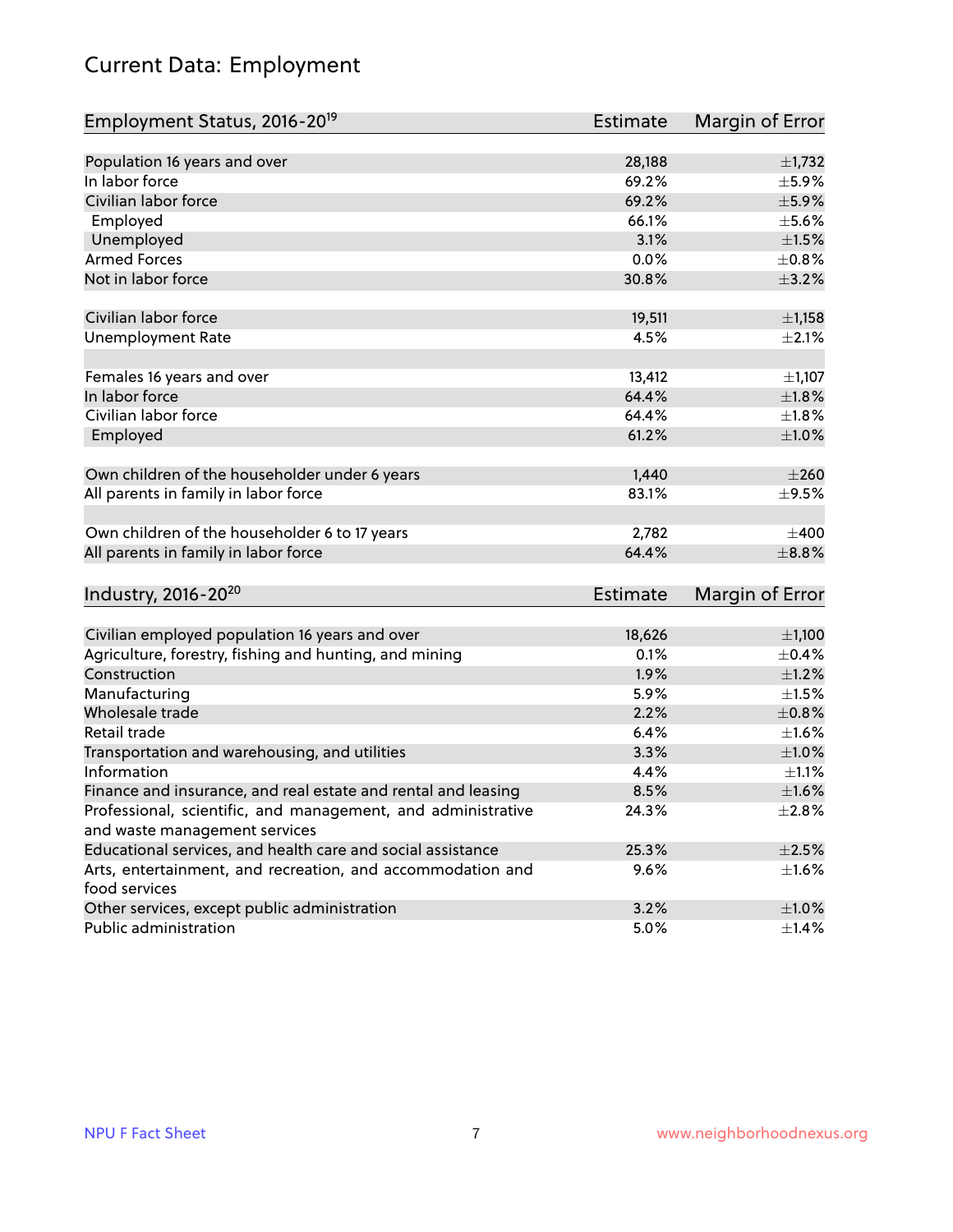## Current Data: Employment, continued...

| Occupation, 2016-20 <sup>21</sup>                            | <b>Estimate</b> | Margin of Error |
|--------------------------------------------------------------|-----------------|-----------------|
| Civilian employed population 16 years and over               | 18,626          | ±1,100          |
| Management, business, science, and arts occupations          | 71.7%           | $\pm 2.2\%$     |
| Service occupations                                          | 7.8%            | $\pm1.6\%$      |
| Sales and office occupations                                 | 16.2%           | $\pm 2.7\%$     |
| Natural resources, construction, and maintenance occupations | 1.0%            | $\pm$ 0.6%      |
| Production, transportation, and material moving occupations  | 3.4%            | $\pm1.0\%$      |
| Class of Worker, 2016-20 <sup>22</sup>                       | Estimate        | Margin of Error |
| Civilian employed population 16 years and over               | 18,626          | ±1,100          |
| Private wage and salary workers                              | 83.5%           | $\pm1.7\%$      |
| <b>Government workers</b>                                    | 12.5%           | $\pm 2.1\%$     |
| Self-employed in own not incorporated business workers       | 3.9%            | $\pm$ 0.9%      |
| Unpaid family workers                                        | 0.1%            | $\pm$ 0.4%      |
| Job Flows, 2019 <sup>23</sup>                                |                 | 2019            |
| Total Jobs in NPU                                            |                 | 47,137          |
| Held by residents of NPU                                     |                 | 3.6%            |
| Held by non-residents of NPU                                 |                 | 96.4%           |
| Jobs by Industry Sector, 2019 <sup>24</sup>                  |                 | 2019            |
| Total Jobs in NPU                                            |                 | 47,137          |
| <b>Goods Producing sectors</b>                               |                 | 1.4%            |
| Trade, Transportation, and Utilities sectors                 |                 | 4.5%            |
| All Other Services sectors                                   |                 | 94.2%           |
| Total Jobs in NPU held by NPU residents                      |                 | 1,695           |
| <b>Goods Producing sectors</b>                               |                 | 1.9%            |
| Trade, Transportation, and Utilities sectors                 |                 | 4.8%            |
| All Other Services sectors                                   |                 | 93.2%           |
| Jobs by Earnings, 2019 <sup>25</sup>                         |                 | 2019            |
| Total Jobs in NPU                                            |                 | 47,137          |
| Jobs with earnings \$1250/month or less                      |                 | 19.8%           |
| Jobs with earnings \$1251/month to \$3333/month              |                 | 25.2%           |
| Jobs with earnings greater than \$3333/month                 |                 | 55.0%           |
|                                                              |                 |                 |
| Total Jobs in NPU held by NPU residents                      |                 | 1,695           |
| Jobs with earnings \$1250/month or less                      |                 | 19.8%           |
| Jobs with earnings \$1251/month to \$3333/month              |                 | 20.7%           |
| Jobs with earnings greater than \$3333/month                 |                 | 59.5%           |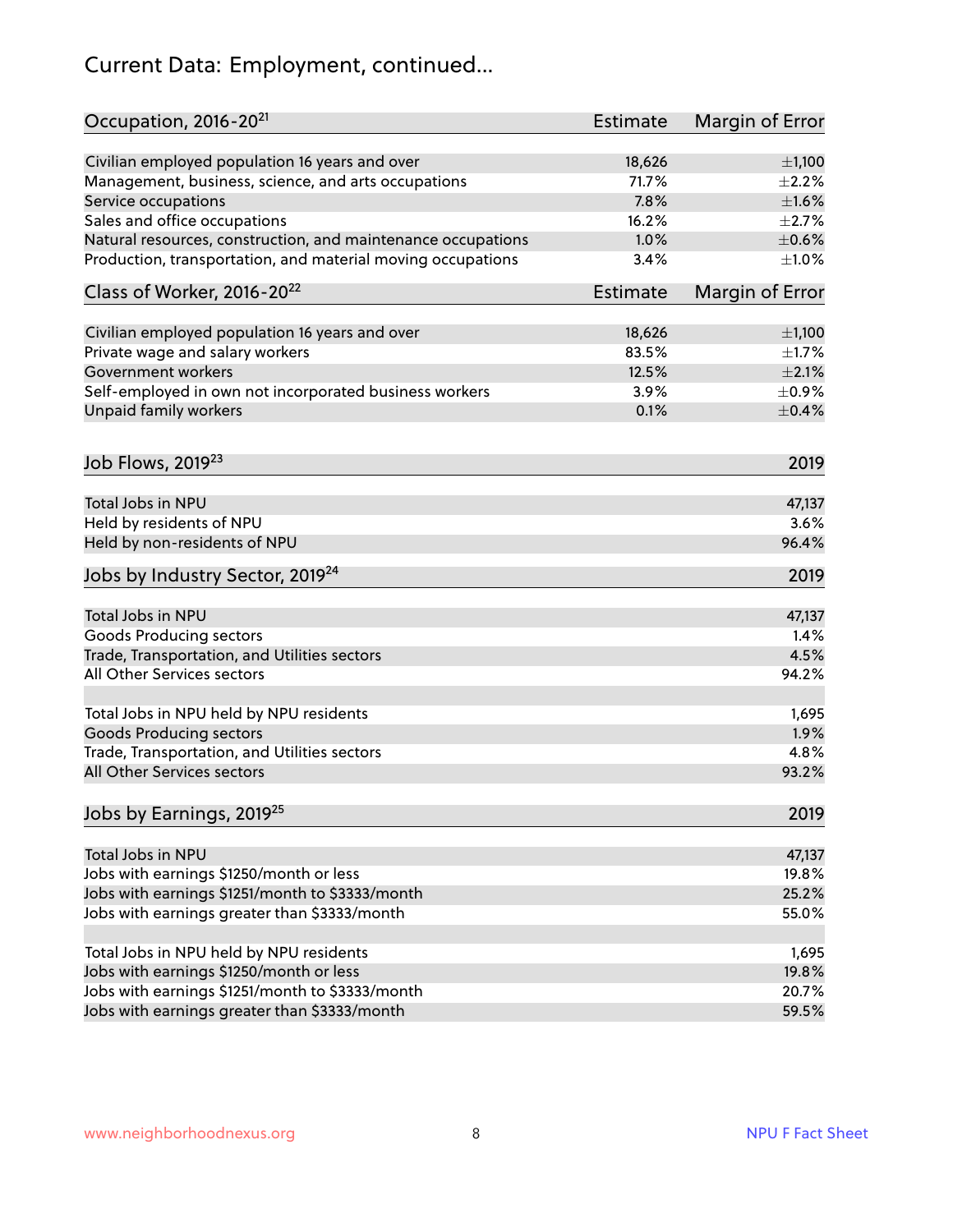## Current Data: Employment, continued...

| Jobs by Age of Worker, 2019 <sup>26</sup> | 2019   |
|-------------------------------------------|--------|
|                                           |        |
| Total Jobs in NPU                         | 47,137 |
| Jobs with workers age 29 or younger       | 25.0%  |
| Jobs with workers age 30 to 54            | 55.0%  |
| Jobs with workers age 55 or older         | 19.9%  |
|                                           |        |
| Total Jobs in NPU held by NPU residents   | 1,695  |
| Jobs with workers age 29 or younger       | 28.8%  |
| Jobs with workers age 30 to 54            | 52.4%  |
| Jobs with workers age 55 or older         | 18.7%  |

#### Current Data: Education

| School Enrollment, 2016-20 <sup>27</sup>       | Estimate | Margin of Error |
|------------------------------------------------|----------|-----------------|
|                                                |          |                 |
| Population 3 years and over enrolled in school | 10,130   | ±945            |
| Nursery school, preschool                      | 5.0%     | $\pm$ 1.4%      |
| Kindergarten                                   | 3.6%     | $\pm 1.1\%$     |
| Elementary school (grades 1-8)                 | 20.1%    | $\pm 2.6\%$     |
| High school (grades 9-12)                      | $9.0\%$  | $\pm 2.1\%$     |
| College or graduate school                     | 62.4%    | $\pm$ 6.0%      |

| Educational Attainment, 2016-20 <sup>28</sup> | <b>Estimate</b> | Margin of Error |
|-----------------------------------------------|-----------------|-----------------|
|                                               |                 |                 |
| Population 25 years and over                  | 21,793          | $\pm$ 1,473     |
| Less than 9th grade                           | 1.4%            | $\pm$ 0.7%      |
| 9th to 12th grade, no diploma                 | 1.6%            | $\pm$ 0.9%      |
| High school graduate (includes equivalency)   | 5.9%            | $\pm 1.2\%$     |
| Some college, no degree                       | 9.8%            | $\pm 2.1\%$     |
| Associate's degree                            | 3.1%            | $\pm 1.6\%$     |
| Bachelor's degree                             | 41.3%           | $\pm$ 3.2%      |
| Graduate or professional degree               | 36.9%           | $+2.5%$         |
|                                               |                 |                 |
| Percent high school graduate or higher        | 97.0%           | $\pm$ 9.1%      |
| Percent bachelor's degree or higher           | 78.2%           | $\pm 1.5\%$     |
|                                               |                 |                 |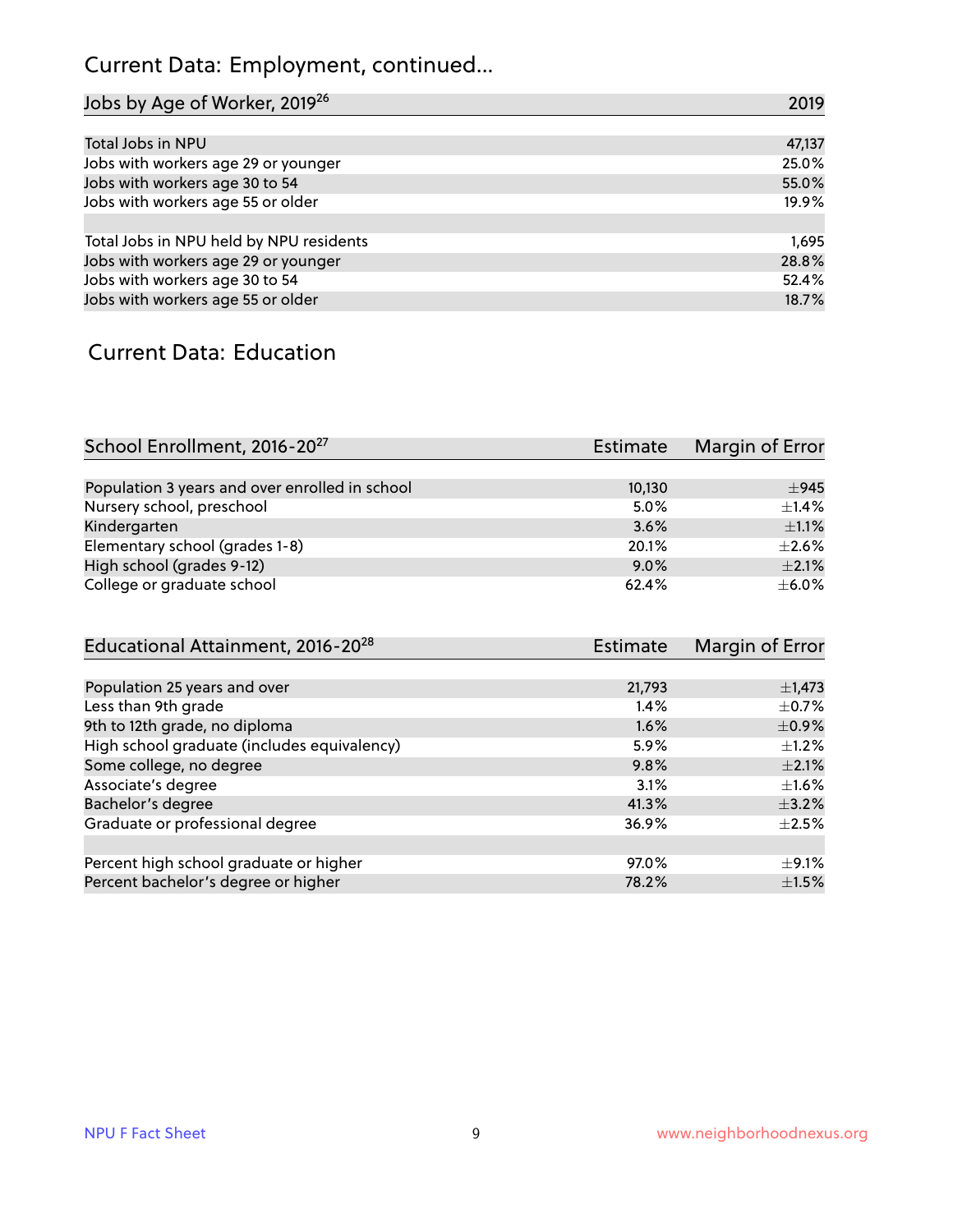#### Current Data: Housing

| Households by Type, 2016-20 <sup>29</sup>            | <b>Estimate</b> | Margin of Error |
|------------------------------------------------------|-----------------|-----------------|
|                                                      |                 |                 |
| Total households                                     | 14,151          | $\pm$ 874       |
| Family households (families)                         | 39.3%           | $\pm$ 3.2%      |
| With own children under 18 years                     | 16.4%           | ±1.4%           |
| Married-couple family                                | 32.2%           | $\pm 2.3\%$     |
| With own children of the householder under 18 years  | 13.1%           | $\pm 1.2\%$     |
| Male householder, no spouse present, family          | 1.4%            | $\pm$ 0.7%      |
| With own children of the householder under 18 years  | 0.6%            | $\pm$ 0.5%      |
| Female householder, no spouse present, family        | 5.7%            | $\pm 2.6\%$     |
| With own children of the householder under 18 years  | 2.7%            | $\pm$ 0.9%      |
| Nonfamily households                                 | 60.7%           | $\pm 3.8\%$     |
| Householder living alone                             | 44.1%           | $\pm 4.0\%$     |
| 65 years and over                                    | 9.3%            | $\pm 2.9\%$     |
| Households with one or more people under 18 years    | 17.5%           | $\pm 1.4\%$     |
| Households with one or more people 65 years and over | 16.7%           | ±3.4%           |
|                                                      |                 |                 |
| Average household size                               | 2.00            | $\pm$ 0.17      |
| Average family size                                  | 2.81            | $\pm$ 0.37      |
| Housing Occupancy, 2016-20 <sup>30</sup>             | <b>Estimate</b> | Margin of Error |
| Total housing units                                  | 15,520          | $\pm 864$       |
| Occupied housing units                               | 91.2%           | $\pm 2.4\%$     |
| Vacant housing units                                 | 8.8%            | $\pm 2.0\%$     |
|                                                      |                 |                 |
| Homeowner vacancy rate                               | 0.3             | $\pm$ 0.7       |
| Rental vacancy rate                                  | 6.6             | $+2.5$          |
| Units in Structure, 2016-20 <sup>31</sup>            | Estimate        | Margin of Error |
| Total housing units                                  | 15,520          | $\pm 864$       |
| 1-unit, detached                                     | 37.7%           | $\pm 2.8\%$     |
| 1-unit, attached                                     | 4.5%            | $\pm 1.1\%$     |
| 2 units                                              | 2.6%            | $\pm$ 0.9%      |
| 3 or 4 units                                         | 5.2%            | $\pm 2.2\%$     |
|                                                      | 5.8%            | $\pm 1.5\%$     |
| 5 to 9 units                                         | 9.6%            | ±1.9%           |
| 10 to 19 units                                       |                 |                 |
| 20 or more units                                     | 34.5%           | $\pm$ 3.8%      |
| Mobile home                                          | 0.0%            | $\pm$ 0.3%      |
| Boat, RV, van, etc.                                  | $0.0\%$         | $\pm$ 0.3%      |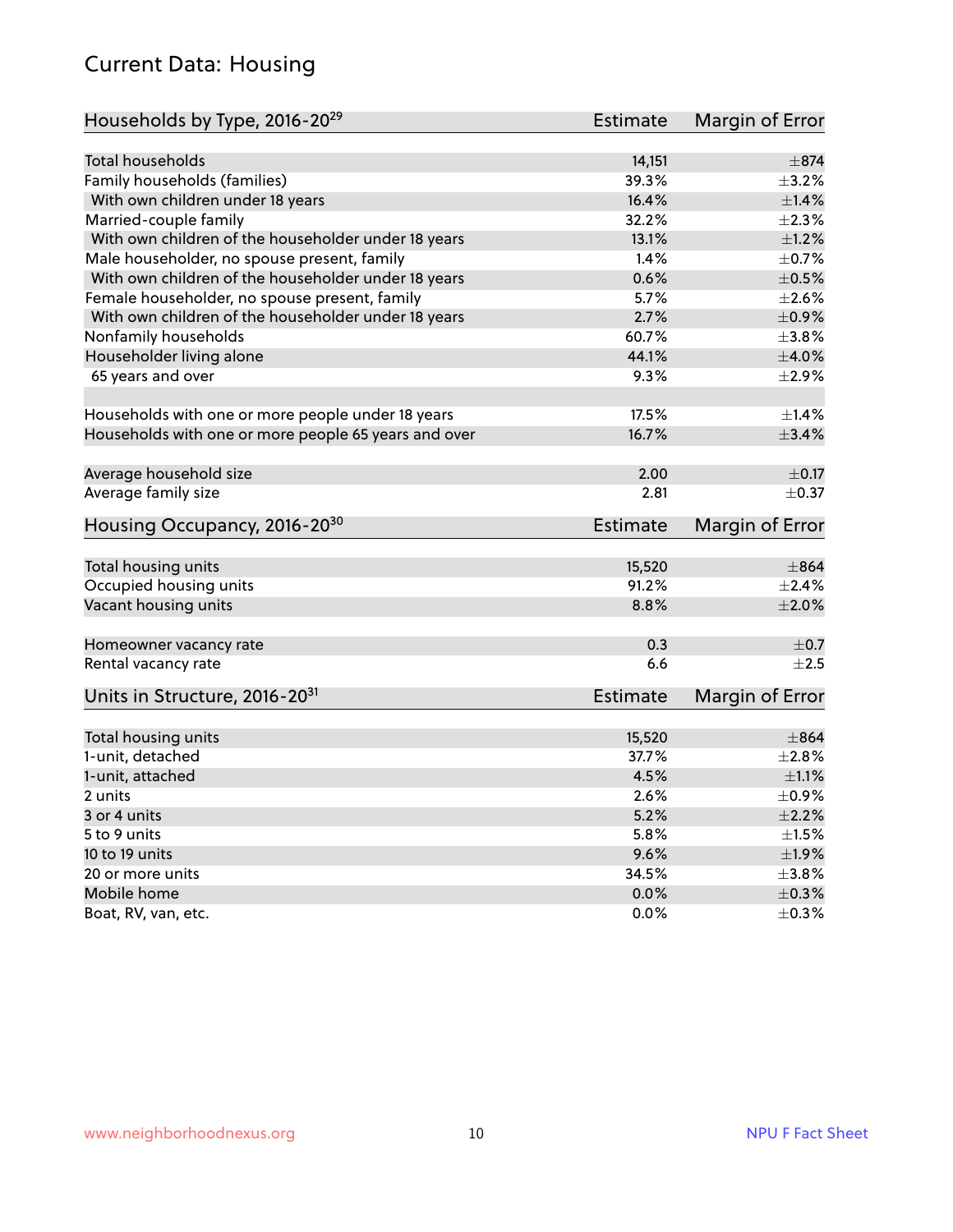#### Current Data: Housing, continued...

| Year Structure Built, 2016-20 <sup>32</sup>    | Estimate        | <b>Margin of Error</b> |
|------------------------------------------------|-----------------|------------------------|
| Total housing units                            | 15,520          | $\pm$ 864              |
| Built 2014 or later                            | 4.9%            | $\pm1.7\%$             |
| Built 2010 to 2013                             | 3.7%            | $\pm 1.2\%$            |
| Built 2000 to 2009                             | 16.7%           | $\pm 2.8\%$            |
| Built 1990 to 1999                             | 10.5%           | $\pm 2.2\%$            |
| Built 1980 to 1989                             | 8.4%            | $\pm 2.5\%$            |
| Built 1970 to 1979                             | 7.4%            | $\pm1.5\%$             |
| Built 1960 to 1969                             | 6.6%            | $\pm$ 1.4%             |
| Built 1950 to 1959                             | 7.7%            | $\pm1.6\%$             |
| Built 1940 to 1949                             | 6.6%            | ±2.1%                  |
| Built 1939 or earlier                          | 27.5%           | ±3.3%                  |
| Housing Tenure, 2016-2033                      | Estimate        | Margin of Error        |
| Occupied housing units                         | 14,151          | $\pm$ 874              |
| Owner-occupied                                 | 46.2%           | ±3.3%                  |
| Renter-occupied                                | 53.8%           | $\pm$ 3.8%             |
| Average household size of owner-occupied unit  | 2.28            | $\pm$ 0.29             |
| Average household size of renter-occupied unit | 1.77            | $\pm$ 0.05             |
| Residence 1 Year Ago, 2016-20 <sup>34</sup>    | <b>Estimate</b> | <b>Margin of Error</b> |
| Population 1 year and over                     | 32,038          | $\pm$ 1,787            |
| Same house                                     | 76.9%           | $\pm 2.9\%$            |
| Different house in the U.S.                    | 21.9%           | $\pm 2.7\%$            |
| Same county                                    | 7.6%            | $\pm 1.3\%$            |
| Different county                               | 14.3%           | $\pm 2.5\%$            |
| Same state                                     | 6.7%            | $\pm1.6\%$             |
| Different state                                | 7.6%            | ±2.0%                  |
| Abroad                                         | 1.2%            | $\pm$ 0.5%             |
| Value of Housing Unit, 2016-20 <sup>35</sup>   | <b>Estimate</b> | Margin of Error        |
| Owner-occupied units                           | 6,542           | $\pm 615$              |
| Less than \$50,000                             | 0.8%            | $\pm 2.2\%$            |
| \$50,000 to \$99,999                           | 0.5%            | $\pm1.7\%$             |
| \$100,000 to \$149,999                         | 2.8%            | ±1.9%                  |
| \$150,000 to \$199,999                         | 3.3%            | $\pm1.6\%$             |
| \$200,000 to \$299,999                         | 7.9%            | $\pm 2.5\%$            |
| \$300,000 to \$499,999                         | 20.7%           | $\pm$ 4.4%             |
| \$500,000 to \$999,999                         | 49.0%           | $\pm$ 6.7%             |
| \$1,000,000 or more                            | 15.1%           | $\pm$ 3.0%             |
| Mortgage Status, 2016-20 <sup>36</sup>         | <b>Estimate</b> | Margin of Error        |
| Owner-occupied units                           | 6,542           | $\pm 615$              |
|                                                | 76.8%           | $\pm$ 3.2%             |
| Housing units with a mortgage                  |                 |                        |

Housing units without a mortgage  $\pm 5.6\%$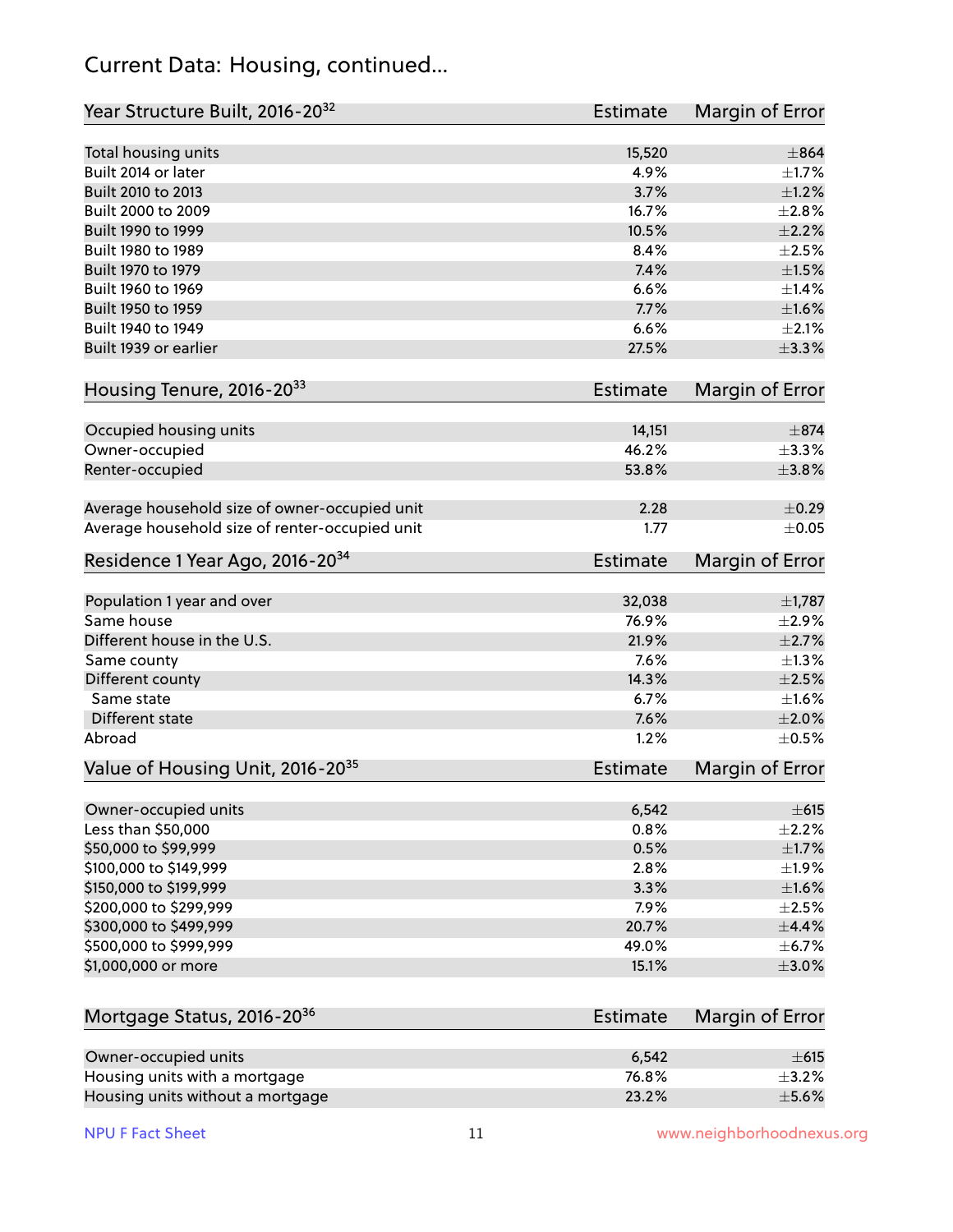## Current Data: Housing, continued...

| Selected Monthly Owner Costs, 2016-20 <sup>37</sup> | <b>Estimate</b> | Margin of Error |
|-----------------------------------------------------|-----------------|-----------------|
|                                                     |                 |                 |
| Housing units with a mortgage                       | 5,025           | $\pm$ 518       |
| Less than \$300                                     | 0.0%            | $\pm$ 1.4%      |
| \$300 to \$499                                      | 0.2%            | $\pm$ 1.3%      |
| \$500 to \$999                                      | 2.7%            | $\pm 2.5\%$     |
| \$1,000 to \$1,499                                  | 13.3%           | ±4.8%           |
| \$1,500 to \$1,999                                  | 8.9%            | $\pm 3.0\%$     |
| \$2,000 to \$2,999                                  | 24.3%           | $\pm$ 4.7%      |
| \$3,000 or more                                     | 50.6%           | $\pm$ 5.7%      |
|                                                     |                 |                 |
| Median (dollars)                                    | \$3,026         | ±114            |
|                                                     |                 |                 |
| Housing units without a mortgage                    | 1,517           | $\pm$ 393       |
| Less than \$150                                     | 0.8%            | $\pm$ 4.7%      |
| \$150 to \$249                                      | 1.1%            | ±4.8%           |
| \$250 to \$349                                      | 1.6%            | ±4.8%           |
| \$350 to \$499                                      | 2.5%            | $\pm$ 4.8%      |
| \$500 to \$699                                      | 16.0%           | ±5.8%           |
| \$700 or more                                       | 77.9%           | $\pm$ 17.2%     |
|                                                     |                 |                 |
| Median (dollars)                                    | \$1,141         | $\pm 75$        |

| Selected Monthly Owner Costs as a Percentage of | <b>Estimate</b> | Margin of Error |
|-------------------------------------------------|-----------------|-----------------|
| Household Income, 2016-20 <sup>38</sup>         |                 |                 |
|                                                 |                 |                 |
| Housing units with a mortgage <sup>39</sup>     | 5,014           | $\pm$ 560       |
| Less than 20.0 percent                          | 57.2%           | $\pm$ 4.7%      |
| 20.0 to 24.9 percent                            | 10.4%           | $\pm 2.6\%$     |
| 25.0 to 29.9 percent                            | 10.1%           | $\pm$ 3.4%      |
| 30.0 to 34.9 percent                            | 3.5%            | $\pm$ 1.7%      |
| 35.0 percent or more                            | 18.9%           | $\pm$ 5.8%      |
|                                                 |                 |                 |
| Housing units without a mortgage <sup>40</sup>  | 1,517           | $\pm$ 414       |
| Less than 10.0 percent                          | 42.6%           | ±14.8%          |
| 10.0 to 14.9 percent                            | 32.6%           | $\pm 21.7\%$    |
| 15.0 to 19.9 percent                            | 8.5%            | $\pm$ 4.4%      |
| 20.0 to 24.9 percent                            | 3.1%            | $\pm 3.5\%$     |
| 25.0 to 29.9 percent                            | 1.4%            | $\pm$ 3.3%      |
| 30.0 to 34.9 percent                            | $3.0\%$         | $\pm$ 3.7%      |
| 35.0 percent or more                            | $9.0\%$         | $\pm$ 6.4%      |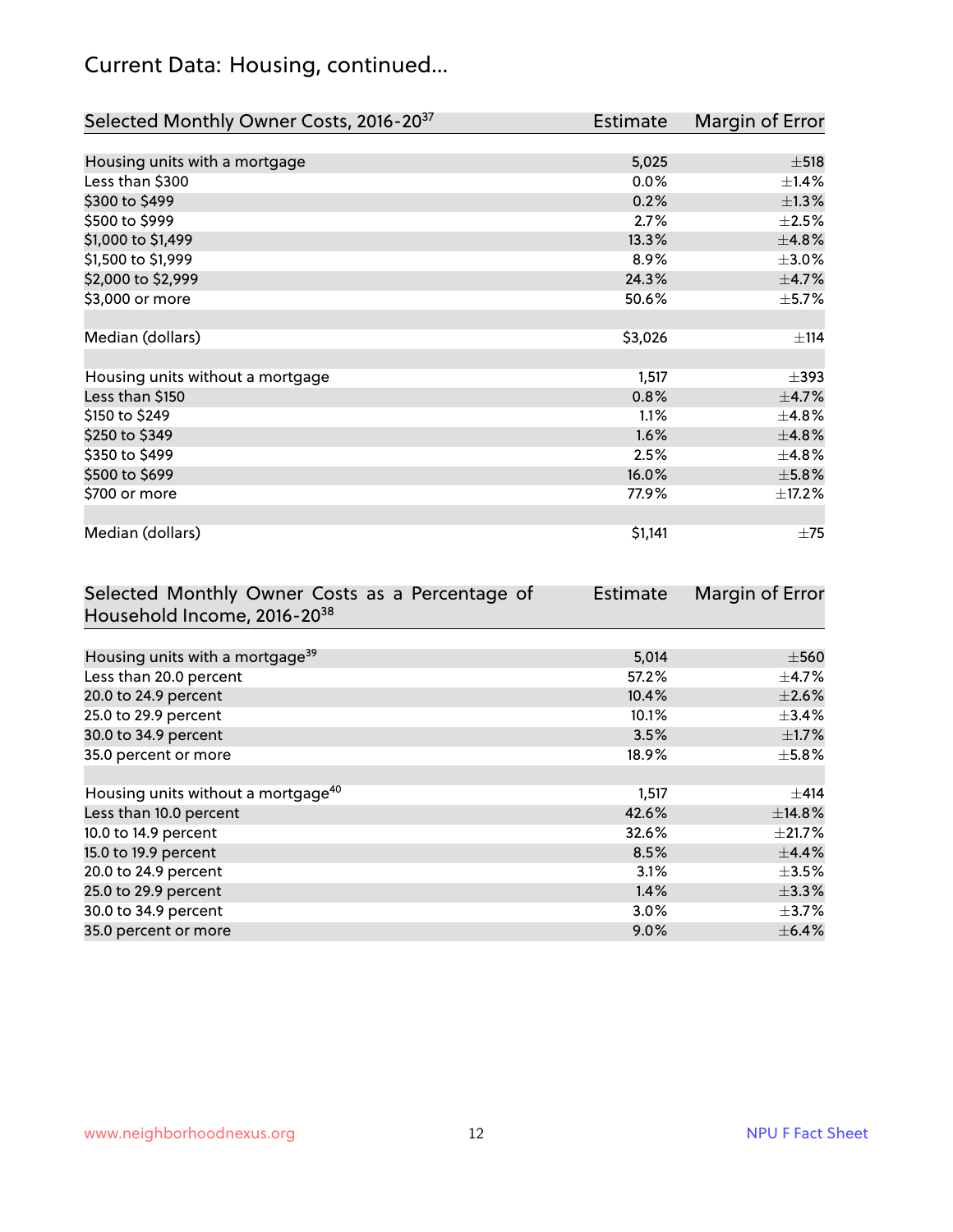#### Current Data: Housing, continued...

| Gross Rent, 2016-20 <sup>41</sup>                                   | <b>Estimate</b> | Margin of Error          |
|---------------------------------------------------------------------|-----------------|--------------------------|
|                                                                     |                 |                          |
| Occupied units paying rent                                          | 7,546           | $\pm 715$                |
| Less than \$200                                                     | 0.5%            | $\pm 1.3\%$              |
| \$200 to \$499                                                      | 4.8%            | ±4.3%                    |
| \$500 to \$749                                                      | 2.4%            | $\pm 2.1\%$              |
| \$750 to \$999                                                      | 6.6%            | $\pm 2.5\%$              |
| \$1,000 to \$1,499                                                  | 41.6%           | $\pm$ 5.5%               |
| \$1,500 to \$1,999                                                  | 25.9%           | ±3.8%                    |
| \$2,000 or more                                                     | 18.2%           | ±4.8%                    |
| Median (dollars)                                                    | \$1,437         | $\pm 27$                 |
|                                                                     |                 |                          |
| No rent paid                                                        | 62              | $\pm 63$                 |
| Gross Rent as a Percentage of Household Income,<br>$2016 - 20^{42}$ | <b>Estimate</b> | Margin of Error          |
| Occupied units paying rent <sup>43</sup>                            | 7,296           | $\pm$ 826                |
| Less than 15.0 percent                                              | 13.3%           | $\pm$ 4.7%               |
| 15.0 to 19.9 percent                                                | 16.4%           | ±3.4%                    |
|                                                                     |                 |                          |
| 20.0 to 24.9 percent                                                | 17.0%<br>12.9%  | $\pm$ 3.3%<br>$\pm$ 4.7% |
| 25.0 to 29.9 percent                                                |                 |                          |
| 30.0 to 34.9 percent                                                | 8.8%            | $\pm 2.9\%$              |
| 35.0 percent or more                                                | 31.6%           | $\pm$ 5.2%               |

## Current Data: Transportation

| Commuting to Work, 2016-20 <sup>44</sup>  | <b>Estimate</b> | Margin of Error |
|-------------------------------------------|-----------------|-----------------|
|                                           |                 |                 |
| Workers 16 years and over                 | 18,441          | $\pm$ 1,101     |
| Car, truck, or van - drove alone          | 71.0%           | $\pm 2.3\%$     |
| Car, truck, or van - carpooled            | 3.9%            | $\pm 2.0\%$     |
| Public transportation (excluding taxicab) | $4.4\%$         | $\pm 1.3\%$     |
| Walked                                    | 6.1%            | $\pm$ 1.4%      |
| Other means                               | 2.8%            | $\pm$ 0.8%      |
| Worked at home                            | 11.9%           | $\pm 2.3\%$     |
|                                           |                 |                 |
| Mean travel time to work (minutes)        | 23.0            | $\pm$ 0.9       |

| Access to a Vehicle, 2016-20 <sup>45</sup> | Estimate | Margin of Error |
|--------------------------------------------|----------|-----------------|
|                                            |          |                 |
| Occupied housing units                     | 14,151   | $\pm$ 874       |
| No vehicles available                      | 6.4%     | $+2.4%$         |
| 1 vehicle available                        | 47.0%    | $\pm$ 4.3%      |
| 2 vehicles available                       | 39.1%    | $\pm$ 3.4%      |
| 3 or more vehicles available               | 7.5%     | $\pm1.5\%$      |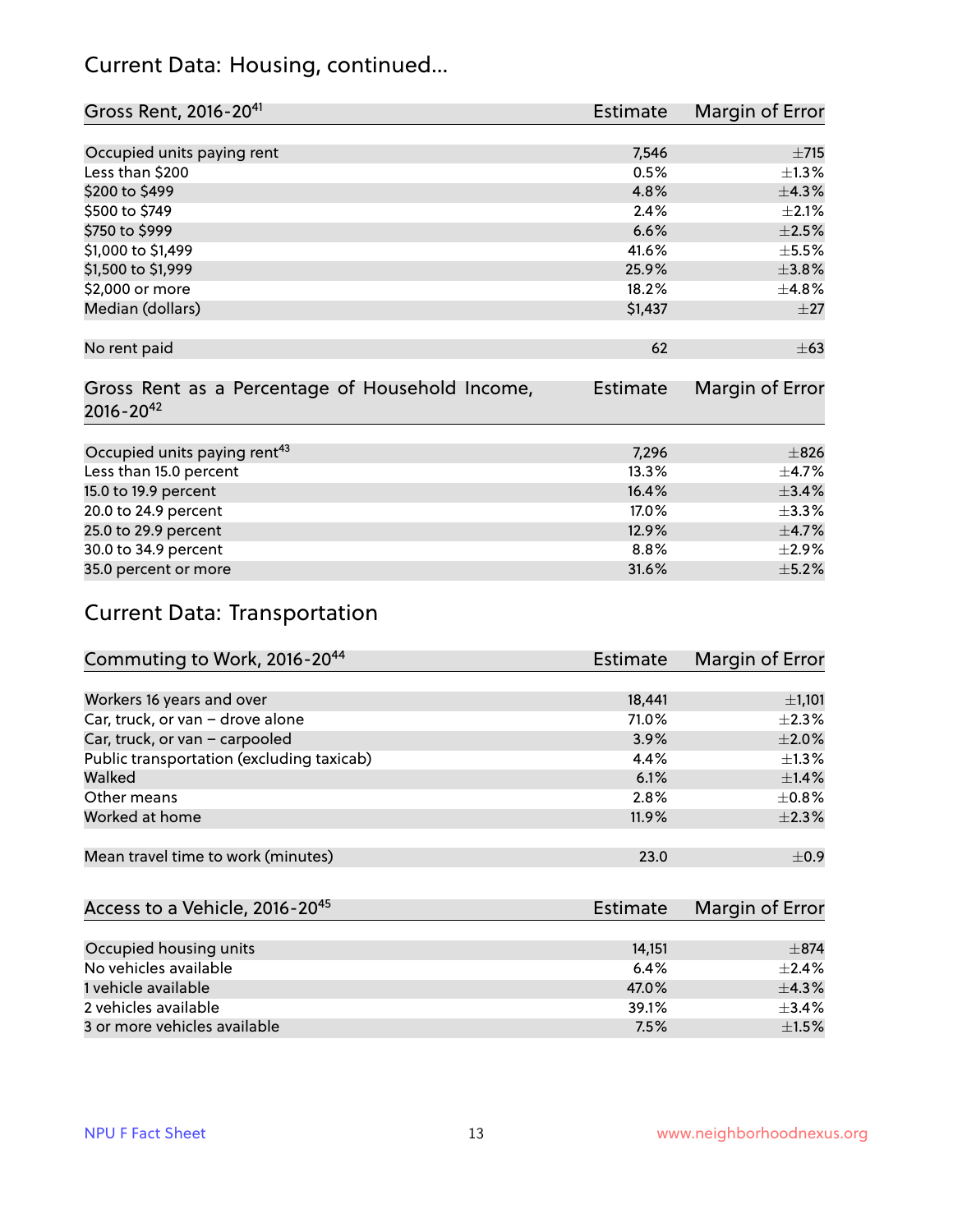#### Current Data: Health

| Health Insurance coverage, 2016-2046                    | <b>Estimate</b> | Margin of Error |
|---------------------------------------------------------|-----------------|-----------------|
|                                                         |                 |                 |
| Civilian Noninstitutionalized Population                | 32,145          | $\pm$ 1,788     |
| With health insurance coverage                          | 93.0%           | $\pm$ 7.2%      |
| With private health insurance coverage                  | 85.0%           | $\pm$ 6.6%      |
| With public health coverage                             | 13.7%           | $\pm 2.0\%$     |
| No health insurance coverage                            | 7.0%            | $\pm 2.1\%$     |
| Civilian Noninstitutionalized Population Under 19 years | 5,211           | $\pm$ 5,211     |
|                                                         | 4.5%            | $\pm 2.9\%$     |
| No health insurance coverage                            |                 |                 |
| Civilian Noninstitutionalized Population 19 to 64 years | 24,073          | $\pm$ 1,536     |
| In labor force:                                         | 18,357          | ±1,101          |
| Employed:                                               | 17,521          | ±1,060          |
| With health insurance coverage                          | 94.6%           | $\pm 2.1\%$     |
| With private health insurance coverage                  | 94.0%           | $\pm 2.1\%$     |
| With public coverage                                    | 1.2%            | $\pm$ 0.6%      |
| No health insurance coverage                            | 5.4%            | $\pm1.6\%$      |
|                                                         |                 |                 |
| Unemployed:                                             | 836             | ±1,060          |
| With health insurance coverage                          | 87.0%           | ±15.9%          |
| With private health insurance coverage                  | 75.6%           | $\pm 21.5\%$    |
| With public coverage                                    | 13.5%           | ±10.3%          |
| No health insurance coverage                            | 13.0%           | ±11.7%          |
|                                                         |                 |                 |
| Not in labor force:                                     | 5,716           | $\pm$ 958       |
| With health insurance coverage                          | 83.2%           | ±19.1%          |
| With private health insurance coverage                  | 77.3%           | ±18.3%          |
| With public coverage                                    | 8.4%            | ±2.4%           |
| No health insurance coverage                            | 16.8%           | $\pm$ 9.4%      |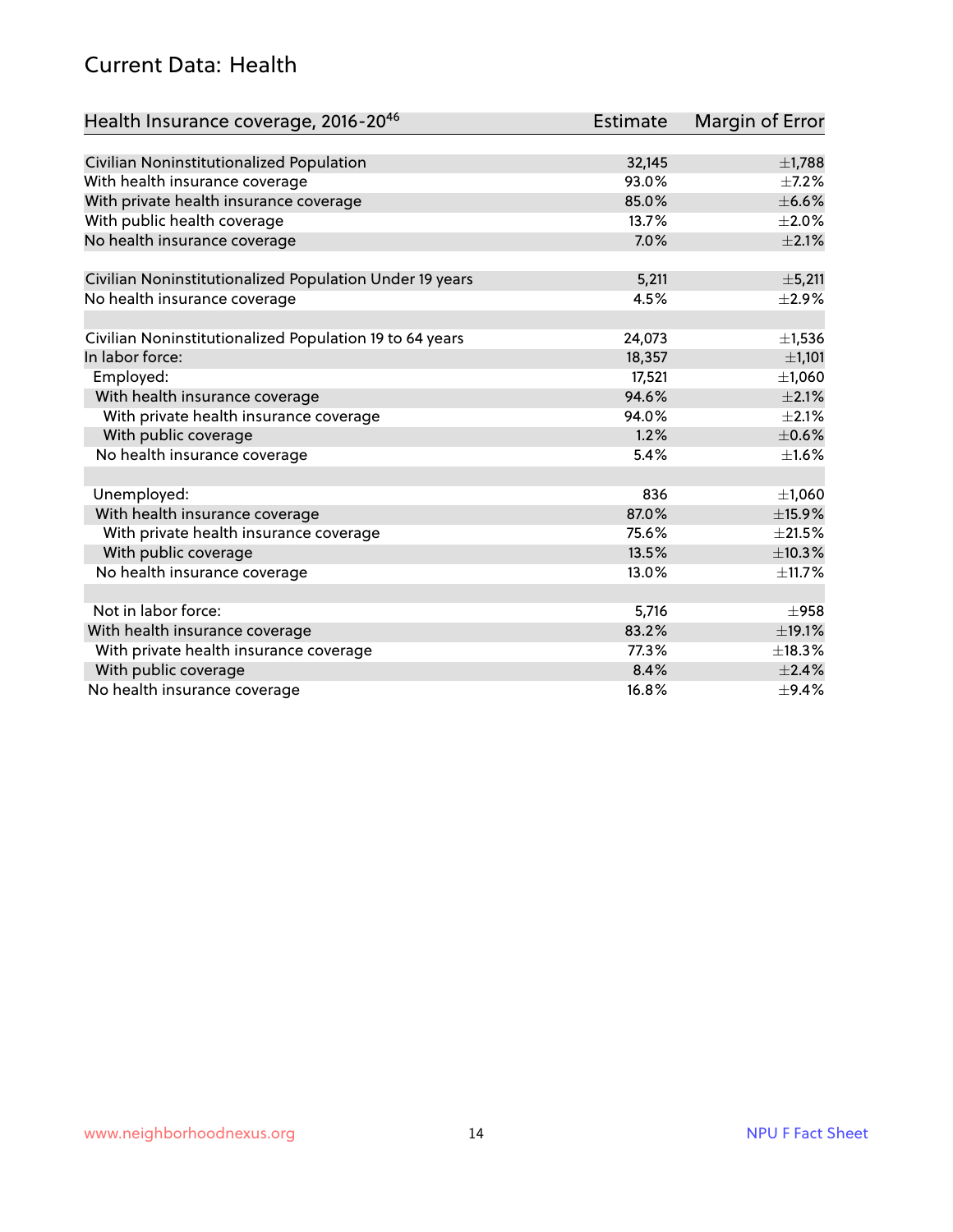#### Notes:

- 1. Source: U.S. Census Bureau, Decennial Census 2000, SF1 tables P8, P12; American Community Survey, tables B01001, B03002
- 2. This category includes Pacific Islanders, Native Americans and Alaska Natives, people who identify as some other race, and those who identify as bi/multi racial.
- 3. Source: U.S. Census Bureau, Decennial Census 2000, SF1 tables P15, P16, P18, P19; American Community Survey, tables B11001, B11005, B11003
- 4. Source: U.S. Census Bureau, Decennial Census 2000, SF3 table P37; American Community Survey, table B15002
- 5. Source: U.S. Census Bureau, Longitudinal Employer-Household Dynamics Residential Area Characteristics, Table JT01 (Primary Jobs); Workplace Area Characteristics, Table JT00 (All Jobs)
- 6. Source: U.S. Census Bureau, Decennial Census 2000, SF3 tables P52, P87; American Community Survey, tables B19001, B17001
- 7. Source: U.S. Census Bureau, Decennial Census 2000, SF1 tables H3, H4; American Community Survey, tables B25002, B25009
- 8. Source: U.S. Census Bureau, Decennial Census 2000, SF3 table H44; American Community Survey, tables B25044
- 9. Source: Atlanta Police Department, COBRA; U.S. Census Bureau, American Community Survey, table B01001
- 10. Source: U.S. Census Bureau, American Community Survey, table B01001
- 11. Source: U.S. Census Bureau, American Community Survey, table B03002
- 12. Source: U.S. Census Bureau, American Community Survey, table B05002
- 13. Source: U.S. Census Bureau, American Community Survey, table B05003
- 14. Source: U.S. Census Bureau, American Community Survey, tables B19001, B19025, B19051, B19061, B19055, B19065, B19059, B19069, B19056, B19066, B19057, B19067, B22001, B19101, B19127
- 15. Source: U.S. Census Bureau, American Community Survey, tables B19201, B19214, B20017, B19313
- 16. Source: U.S. Census Bureau, American Community Survey, table B17010
- 17. Source: U.S. Census Bureau, American Community Survey, tables B17001, B17006, B17021, B17007. Table totals may be lower than the total population, as they are based on the population for whom poverty status is determined.
- 18. Source: U.S. Census Bureau, American Community Survey, B17001H, B17001B, B17001D, B17001I. Table totals may be lower than the total population, as they are based on the population for whom poverty status is determined.
- 19. Source: U.S. Census Bureau, American Community Survey, tables B23001, B23008
- 20. Source: U.S. Census Bureau, American Community Survey, table C24030
- 21. Source: U.S. Census Bureau, American Community Survey, table C24010
- 22. Source: U.S. Census Bureau, American Community Survey, table B24080
- 23. Source: U.S. Census Bureau, Longitudinal Employer-Household Dynamics Origin-Destination Data, Tables JT00 Main and JT00 Aux
- 24. Source: U.S. Census Bureau, Longitudinal Employer-Household Dynamics Origin-Destination Data, Tables JT00 Main and JT00 Aux
- 25. Source: U.S. Census Bureau, Longitudinal Employer-Household Dynamics Origin-Destination Data, Tables JT00 Main and JT00 Aux
- 26. Source: U.S. Census Bureau, Longitudinal Employer-Household Dynamics Origin-Destination Data, Tables JT00 Main and JT00 Aux
- 27. Source: U.S. Census Bureau, American Community Survey, table B14001
- 28. Source: U.S. Census Bureau, American Community Survey, table B15002
- 29. Source: U.S. Census Bureau, American Community Survey, tables B11001, B11003, B11007, B11005, B09019
- 30. Source: U.S. Census Bureau, American Community Survey, tables B25002, B25003, B25004
- 31. Source: U.S. Census Bureau, American Community Survey, table B25024
- 32. Source: U.S. Census Bureau, American Community Survey, table B25034
- 33. Source: U.S. Census Bureau, American Community Survey, tables B25009, B25008, B25003
- 34. Source: U.S. Census Bureau, American Community Survey, table B07003
- 35. Source: U.S. Census Bureau, American Community Survey, table B25075. This value is self-reported and may differ from home values as determined by the County Tax Assessor.
- 36. Source: U.S. Census Bureau, American Community Survey, table B25081
- 37. Source: U.S. Census Bureau, American Community Survey, table B25087
- 38. Source: U.S. Census Bureau, American Community Survey, table B25091
- 39. Excludes units where Selected Monthly Owner Costs as a Percentage of Income cannot be computed.
- 40. Excludes units where Selected Monthly Owner Costs as a Percentage of Income cannot be computed.
- 41. Source: U.S. Census Bureau, American Community Survey, table B25063
- 42. Source: U.S. Census Bureau, American Community Survey, table B25070
- 43. Excludes units where Gross Rent as a Percentage of Income cannot be computed.
- 44. Source: U.S. Census Bureau, American Community Survey, tables B08101, B08013
- 45. Source: U.S. Census Bureau, American Community Survey, table B25044
- 46. Source: U.S. Census Bureau, American Community Survey, tables B18135, B27011

The dagger (†) symbol denotes values that cannot be computed.